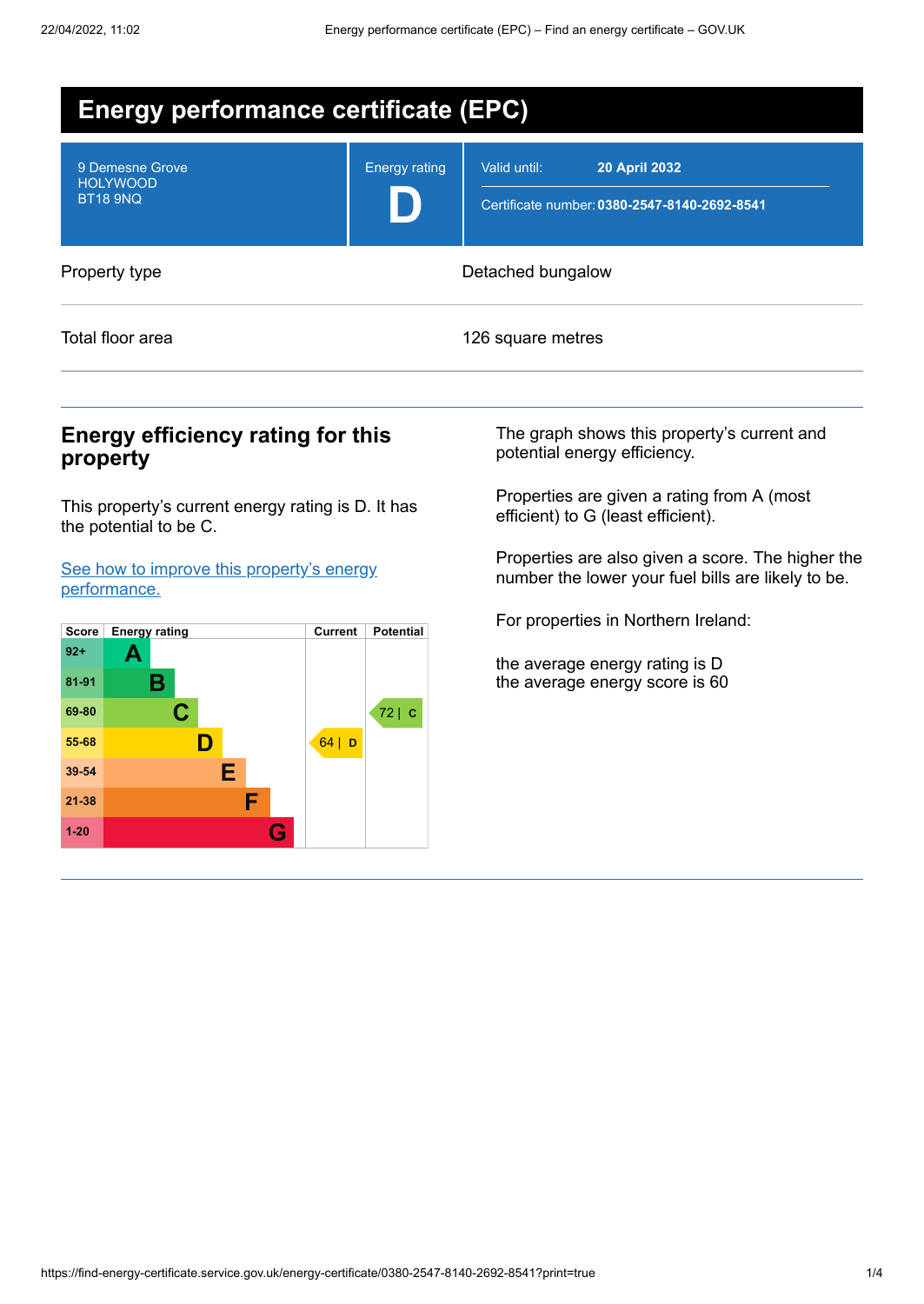# **Breakdown of property's energy performance**

This section shows the energy performance for features of this property. The assessment does not consider the condition of a feature and how well it is working.

Each feature is assessed as one of the following:

- very good (most efficient)
- good
- average
- poor
- very poor (least efficient)

When the description says "assumed", it means that the feature could not be inspected and an assumption has been made based on the property's age and type.

| <b>Feature</b>       | <b>Description</b>                                  | Rating    |
|----------------------|-----------------------------------------------------|-----------|
| Wall                 | Cavity wall, as built, partial insulation (assumed) | Average   |
| Roof                 | Pitched, 300 mm loft insulation                     | Very good |
| Window               | Single glazed                                       | Very poor |
| Main heating         | Boiler and radiators, mains gas                     | Good      |
| Main heating control | Programmer, room thermostat and TRVs                | Good      |
| Hot water            | From main system                                    | Good      |
| Lighting             | Low energy lighting in 67% of fixed outlets         | Good      |
| Floor                | Suspended, no insulation (assumed)                  | N/A       |
| Floor                | To unheated space, no insulation (assumed)          | N/A       |
| Secondary heating    | None                                                | N/A       |

### **Primary energy use**

The primary energy use for this property per year is 243 kilowatt hours per square metre (kWh/m2).

### **Additional information**

Additional information about this property:

Cavity fill is recommended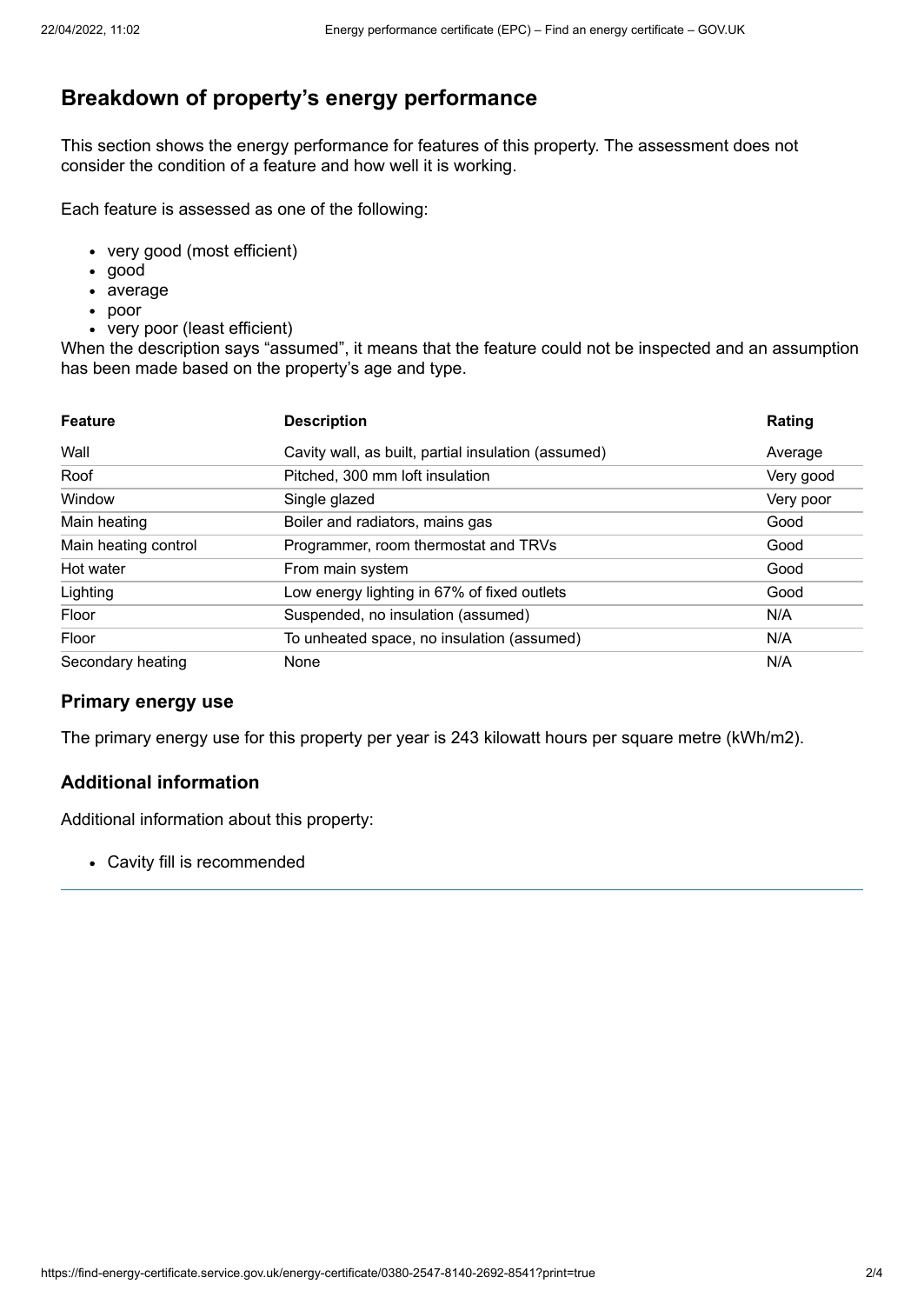| <b>Environmental impact of this</b><br>property                                                        |                             | This property produces                                                                                                                        | 5.4 tonnes of CO2 |
|--------------------------------------------------------------------------------------------------------|-----------------------------|-----------------------------------------------------------------------------------------------------------------------------------------------|-------------------|
| This property's current environmental impact<br>rating is D. It has the potential to be D.             |                             | This property's potential<br>production                                                                                                       | 4.0 tonnes of CO2 |
| Properties are rated in a scale from A to G<br>based on how much carbon dioxide (CO2) they<br>produce. |                             | By making the recommended changes, you<br>could reduce this property's CO2 emissions by<br>1.4 tonnes per year. This will help to protect the |                   |
| Properties with an A rating produce less CO2                                                           |                             | environment.                                                                                                                                  |                   |
| than G rated properties.                                                                               |                             | Environmental impact ratings are based on<br>assumptions about average occupancy and                                                          |                   |
| An average household<br>produces                                                                       | 6 tonnes of CO <sub>2</sub> | energy use. They may not reflect how energy is<br>consumed by the people living at the property.                                              |                   |
|                                                                                                        |                             |                                                                                                                                               |                   |

# <span id="page-2-0"></span>**How to improve this property's energy performance**

Making any of the recommended changes will improve this property's energy efficiency.

If you make all of the recommended changes, this will improve the property's energy rating and score from D (64) to C (72).

| <b>Recommendation</b>                                                | <b>Typical installation</b><br>cost | <b>Typical yearly</b><br>saving |
|----------------------------------------------------------------------|-------------------------------------|---------------------------------|
| 1. Cavity wall insulation                                            | £500 - £1,500                       | £107                            |
| 2. Low energy lighting                                               | £40                                 | £28                             |
| 3. Floor insulation (suspended floor)                                | £800 - £1,200                       | £114                            |
| 4. Solar water heating                                               | £4,000 - £6,000                     | £49                             |
| 5. Replace single glazed windows with low-E double glazed<br>windows | $£3,300 - £6,500$                   | £79                             |
| 6. Solar photovoltaic panels                                         | £3,500 - £5,500                     | £343                            |

### **Paying for energy improvements**

Find energy grants and ways to save energy in your home. [\(https://www.gov.uk/improve-energy-efficiency\)](https://www.gov.uk/improve-energy-efficiency)